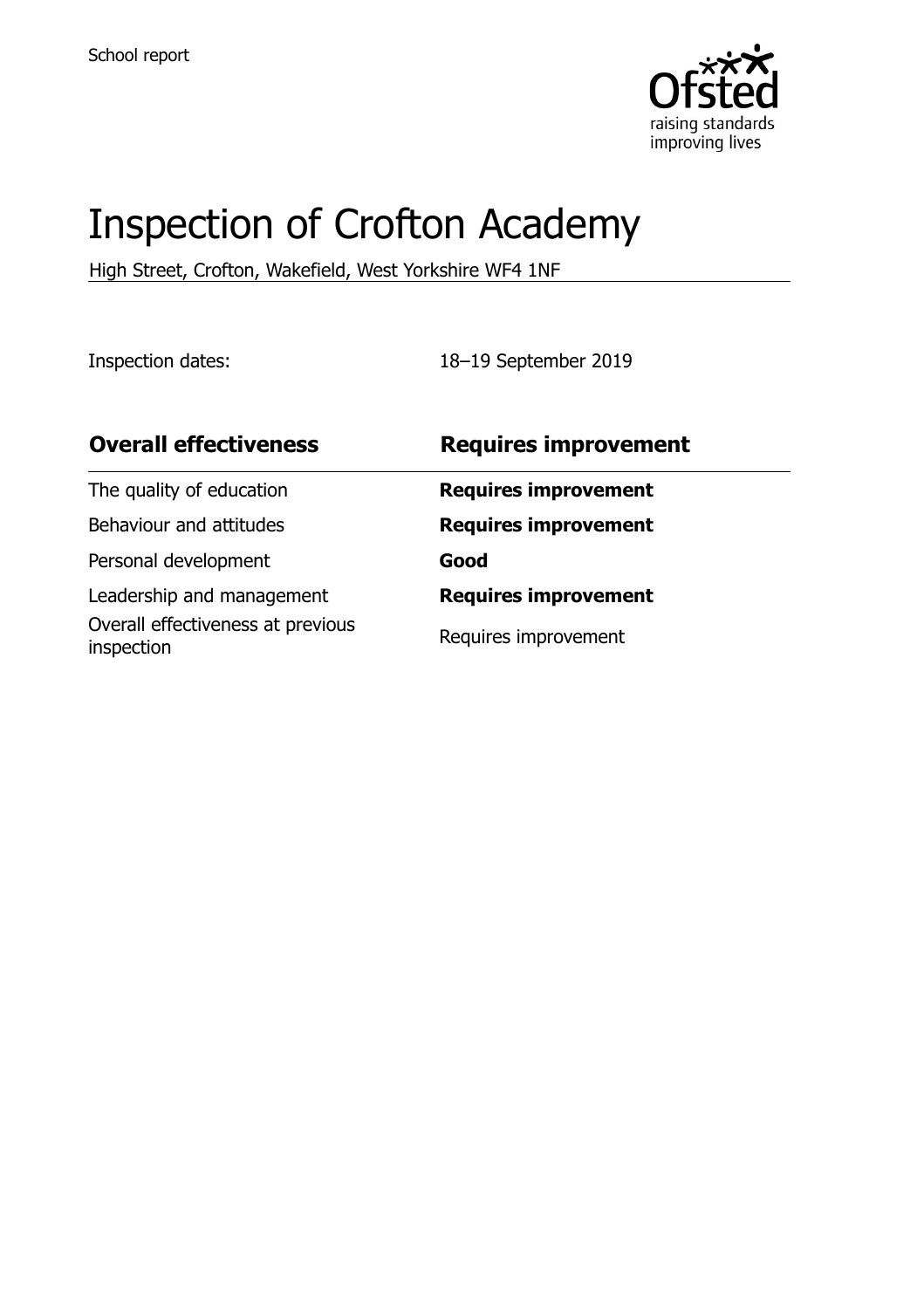

## **What is it like to attend this school?**

Pupils, parents and carers told us that the school is a caring place in which pupils feel safe and secure. We agree. Pupils are well looked after. Most of the time, they get on well with their teachers. Teachers are often friendly. Pupils know there is always someone willing to help them out should they or their friends have any worries.

Teachers expect pupils to work hard and behave well. However, there are still times when pupils cannot get on and concentrate in class because other pupils are either shouting out or being silly. This poor behaviour also happens around school and, sometimes, on the buses to and from school when teachers are not there to supervise.

Pupils enjoy their 'values' lessons. They said that the focus on kindness, mental health and managing issues such as examination stress was something that made their school special.

In some subjects, pupils do not study as broad a curriculum as they should. For example, important aspects of history, such as the Holocaust, and aspects of art and design are not covered well enough. This means that pupils miss out on some valuable and worthwhile learning.

#### **What does the school do well and what does it need to do better?**

All pupils are taught a wide range of subjects. In some subjects, including English and geography, the content pupils learn is well structured. This helps pupils to remember more and be able to do more. Other subjects do not have as clear an approach to organising what pupils should learn and remember.

Leaders know this and are currently changing their curriculum and subject plans. The quality of education needs to improve further. Sometimes, teachers are not crystal clear about what all pupils should know, remember and be able to do by the end of a topic or series of lessons.

Teachers sometimes overuse examination-style questions to check whether pupils are learning more. While these can be useful, they do not help teachers to pinpoint the specific things pupils struggle with.

While leaders' actions have helped to improve pupils' achievement, it could be better. This is partly because some teachers are not clear about the most important knowledge that pupils should remember over time. It is also because some pupils, especially disadvantaged pupils and those with special educational needs and/or disabilities (SEND), do not attend school regularly. Elsewhere, some pupils mess around and disturb others. This prevents pupils from concentrating on what they should be doing. It also stops teachers, including supply staff, from getting on with the job of teaching. Some pupils say that there can be 'barging' along corridors as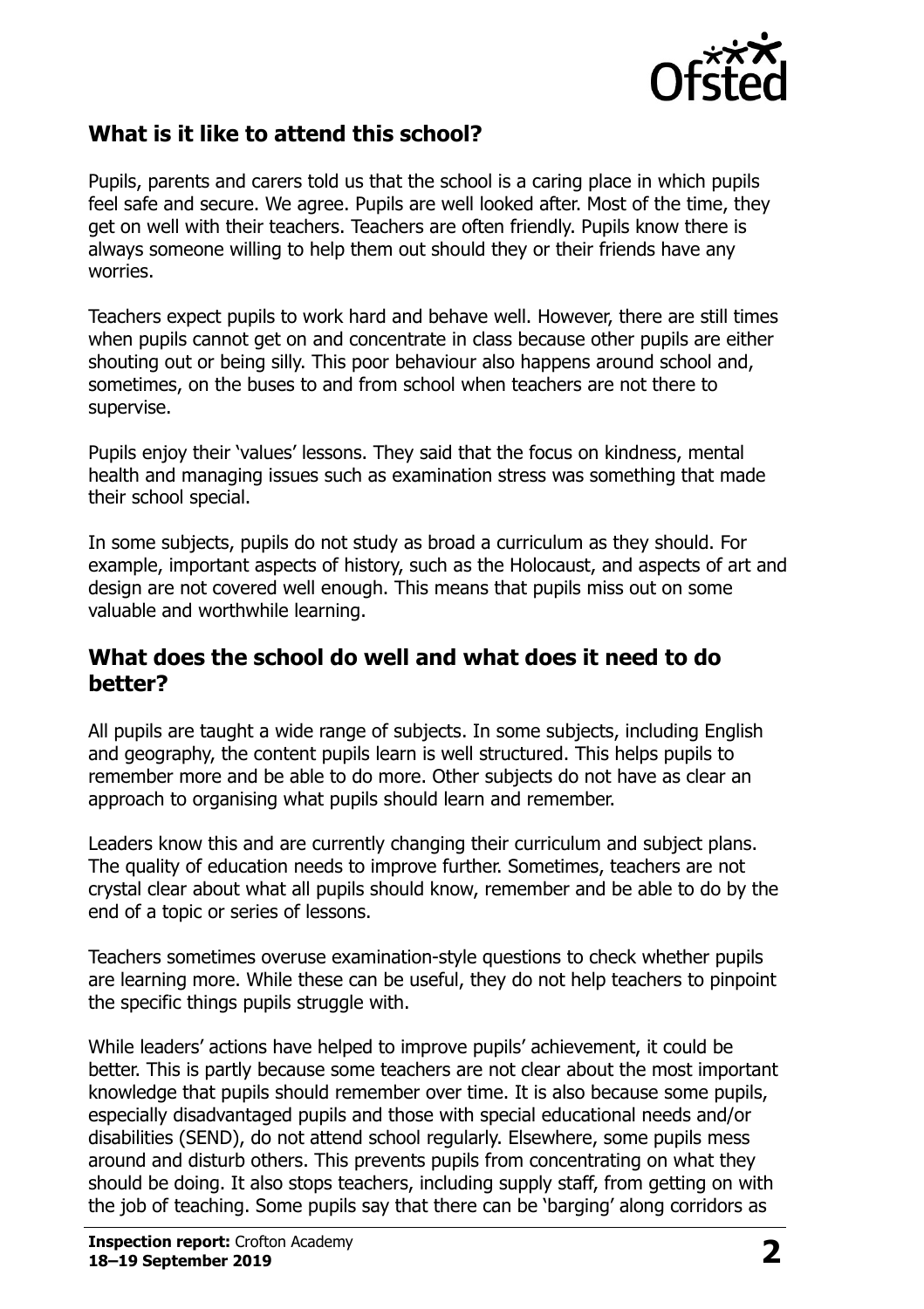

they move around school.

Leaders have made sure that the curriculum makes a strong contribution to pupils' personal development. This week saw 'Commando Joe' visit school, trying to help pupils to build their confidence. On almost every corridor, there are wonderful examples of pupils' artwork and displays that urge pupils to do their best. The school encourages pupils to appreciate and respect those of different faiths and backgrounds. Pupils enjoy the opportunities they have to debate topics. These have included feminism and whether video games encourage people to be violent.

Parents often told us that they felt staff were 'very approachable and helpful'. Leaders and staff want all pupils, including those with SEND, to achieve well. Pupils with SEND said they felt fully included in all aspects of school life.

Teachers have weekly training to help them improve their teaching. Although this is helping some staff, it is not working equally well across the school. Some pupils do not do as well as they could, for example in mathematics and science.

Subject leaders often identify issues that need to improve. However, they do not plan well enough to tackle these things. Governors do not have a clear understanding of what additional money is coming into the school. They do not know how it is being spent or the difference it is making.

Leaders have managed to improve the school in other ways. They have been mindful of staff workload. For example, there is now more time for teachers to plan together. Parents' evenings now start earlier. Leaders work well with others in their community. This includes visiting and learning from other schools and working well with other agencies and professionals to help keep pupils safe.

# **Safeguarding**

The arrangements for safeguarding are effective.

Safeguarding is given great attention. Leaders have invested significant amounts of time and money into having several staff trained as safeguarding leads.

Staff know pupils well. Adults know how to raise concerns and have confidence that their worries, no matter how big or small, will be taken seriously. Recent training has covered issues such as county lines, extremism and additional risks for vulnerable pupils. Staff work well with social and health services, police and parents to keep pupils safe.

Pupils learn about the dangers of social media and knife crime. They are helped to stay mentally and physically healthy.

#### **What does the school need to do to improve?**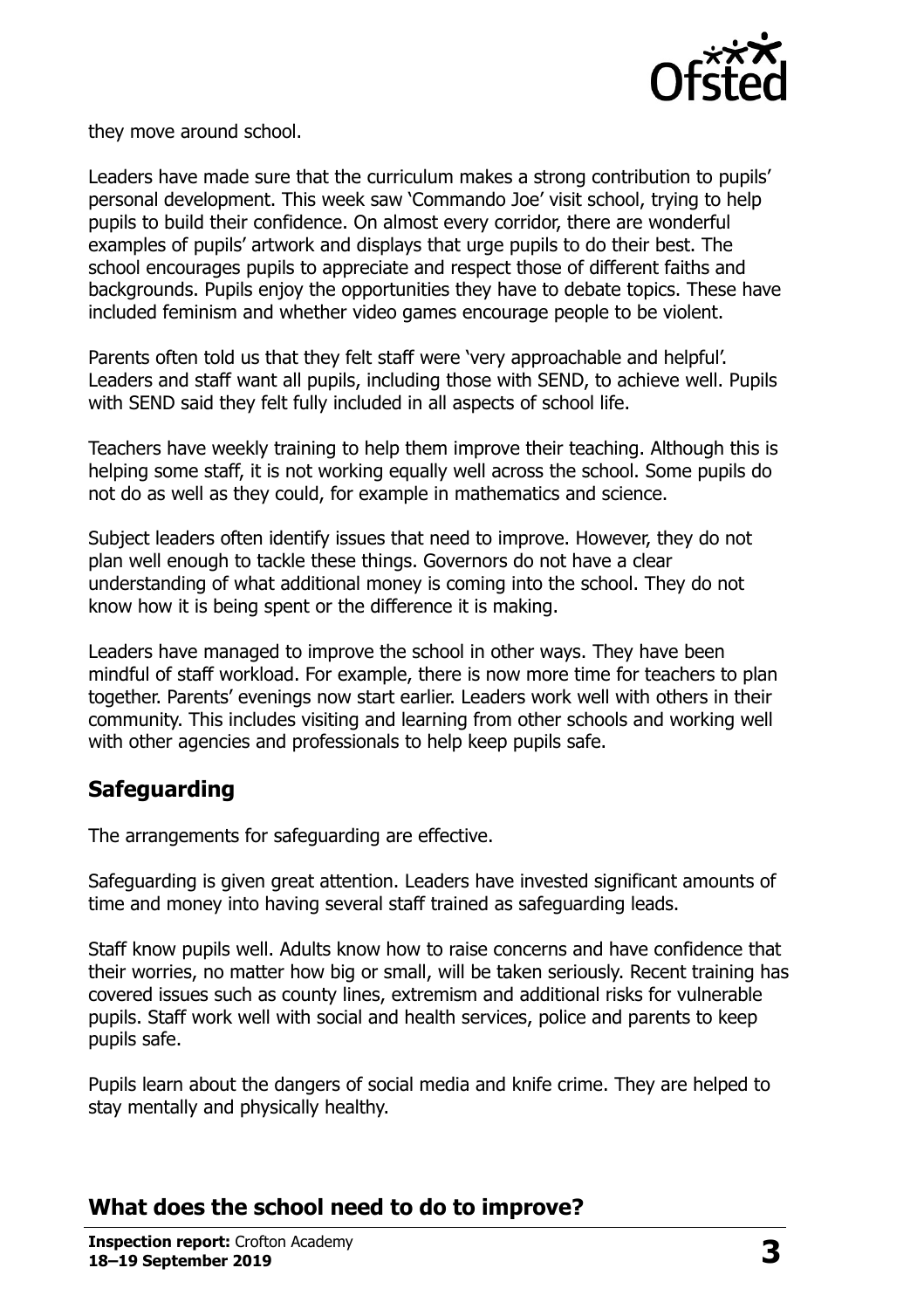

# **(Information for the school and appropriate authority)**

- Some teachers are not clear enough about what essential knowledge and skills they want all pupils to achieve over time. This makes it harder for teachers to know whether pupils are making good enough progress through the curriculum. Leaders need to make sure that all teachers understand:
	- the essential knowledge that all pupils must acquire in that subject
	- how best to organise the curriculum to help pupils remember what has been taught previously.
- Teachers' use of examination-style questions is sometimes unhelpful. Such tests give little information about what specific issues pupils may have knowing, remembering or doing more. Leaders need to ensure that staff understand the limitations of such approaches to assessment. Leaders need to make sure that assessments check that pupils have learned and retained the most important knowledge.
- Some pupils stop others from learning. They disrupt and shout out and this is distracting for both the teacher and the rest of the class. They sometimes behave poorly when unsupervised. Leaders need to improve pupils' behaviour and attitudes so that all pupils can get on with their learning.
- Some groups of pupils do not attend school regularly enough. This means that they are missing out on their education. Leaders need to ensure that all pupils, especially those who are disadvantaged and those with SEND, attend well.
- Governors do not have a good enough grasp of what additional money is coming into the school or how it will be spent. This means that it is difficult for them to check on the use of this important resource. Governors need to ensure that they hold school leaders to account fully for their use of additional funding and for the quality of education.

#### **How can I feed back my views?**

You can use [Ofsted Parent View](http://parentview.ofsted.gov.uk/) to give Ofsted your opinion on your child's school, or to find out what other parents and carers think. We use Ofsted Parent View information when deciding which schools to inspect, when to inspect them and as part of their inspection.

The Department for Education has further quidance on how to complain about a school.

If you're not happy with the inspection or the report, you can [complain to Ofsted.](http://www.gov.uk/complain-ofsted-report)

# **Further information**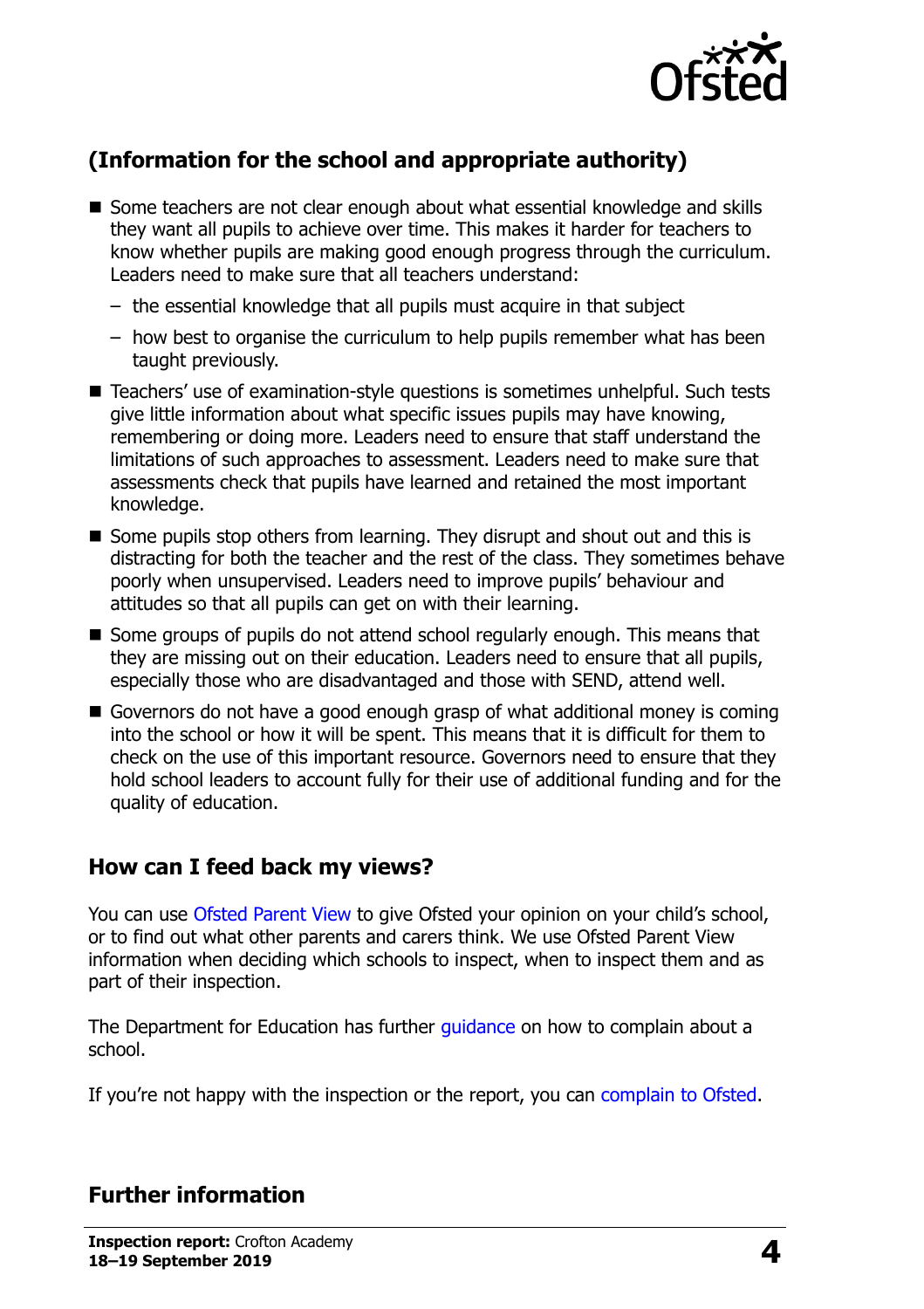

You can search for [published performance information](http://www.compare-school-performance.service.gov.uk/) about the school.

In the report, '[disadvantaged pupils](http://www.gov.uk/guidance/pupil-premium-information-for-schools-and-alternative-provision-settings)' refers to those pupils who attract government pupil premium funding: pupils claiming free school meals at any point in the last six years and pupils in care or who left care through adoption or another formal route.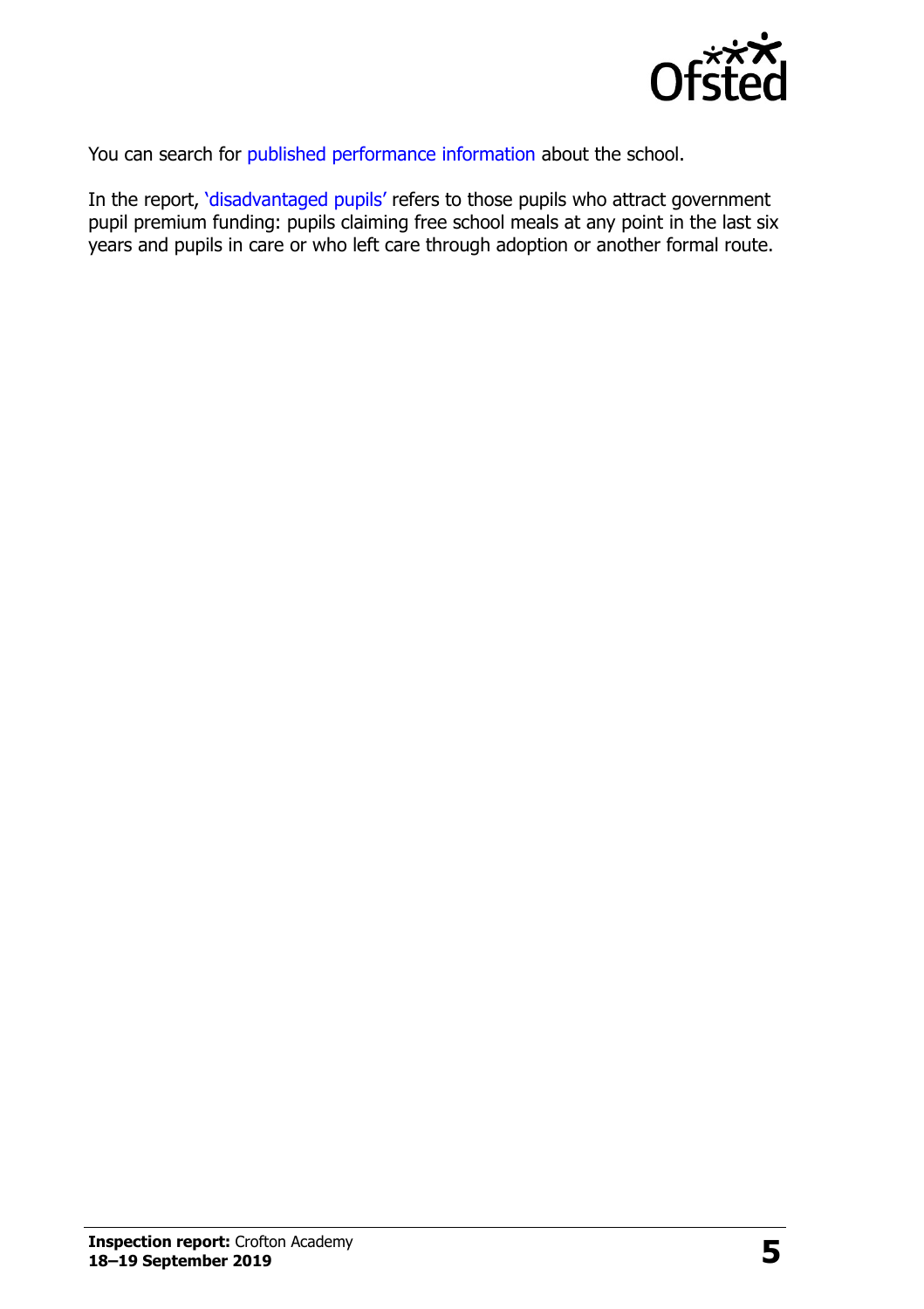

## **School details**

| Unique reference number             | 137001                     |
|-------------------------------------|----------------------------|
| <b>Local authority</b>              | Wakefield                  |
| <b>Inspection number</b>            | 10110584                   |
| <b>Type of school</b>               | Secondary comprehensive    |
| <b>School category</b>              | Academy converter          |
| Age range of pupils                 | 11 to 16                   |
| <b>Gender of pupils</b>             | Mixed                      |
| Number of pupils on the school roll | 1028                       |
| <b>Appropriate authority</b>        | Board of trustees          |
| <b>Chair of governing body</b>      | Roy Vaughan                |
| <b>Headteacher</b>                  | Peter Walker               |
| Website                             | www.croftonacademy.org.uk/ |
| Date of previous inspection         | 23-24 May 2017             |

# **Information about this school**

- $\blacksquare$  There have been some significant staff changes since the time of the last inspection.
- The school has an additional resource base for pupils with visual impairment. Six pupils currently benefit from provision in this specialist resource base.

# **Information about this inspection**

We carried out this inspection under section 5 of the Education Act 2005.

- We met with a wide range of senior staff. These included the headteacher, deputy headteacher and assistant headteachers. We also met with subject coordinators and the special educational needs coordinator. We met with three governors.
- We focused on English, mathematics, science, art and design, design and technology, history and geography. We visited lessons, looked at pupils' work and spoke with pupils, teachers, subject leaders and senior leaders to consider the quality of education.
- When we inspected safeguarding, we met with a wide range of pupils, both formally and informally, including those with SEND. We met with the designated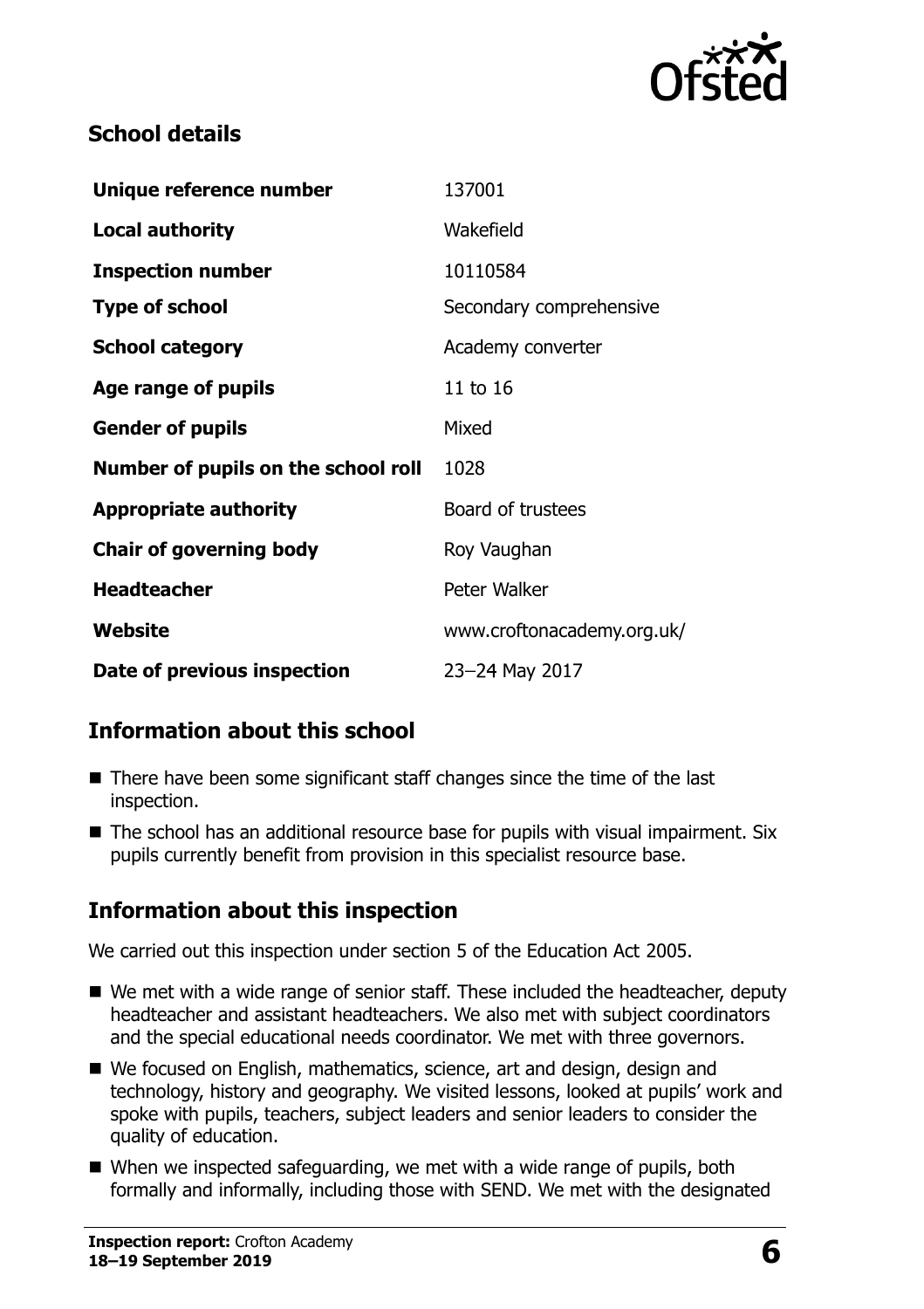

safeguarding leader and checked a wide range of documentation, including surveys from teachers, parents and pupils.

■ We spoke individually to newly qualified teachers and administrative staff to check their views on pupils' behaviour and attitudes.

#### **Inspection team**

| Phil Smith, lead inspector | Her Majesty's Inspector |
|----------------------------|-------------------------|
| Janet Sheriff              | Ofsted Inspector        |
| Janet Gabanski             | Ofsted Inspector        |
| Gina White                 | Her Majesty's Inspector |